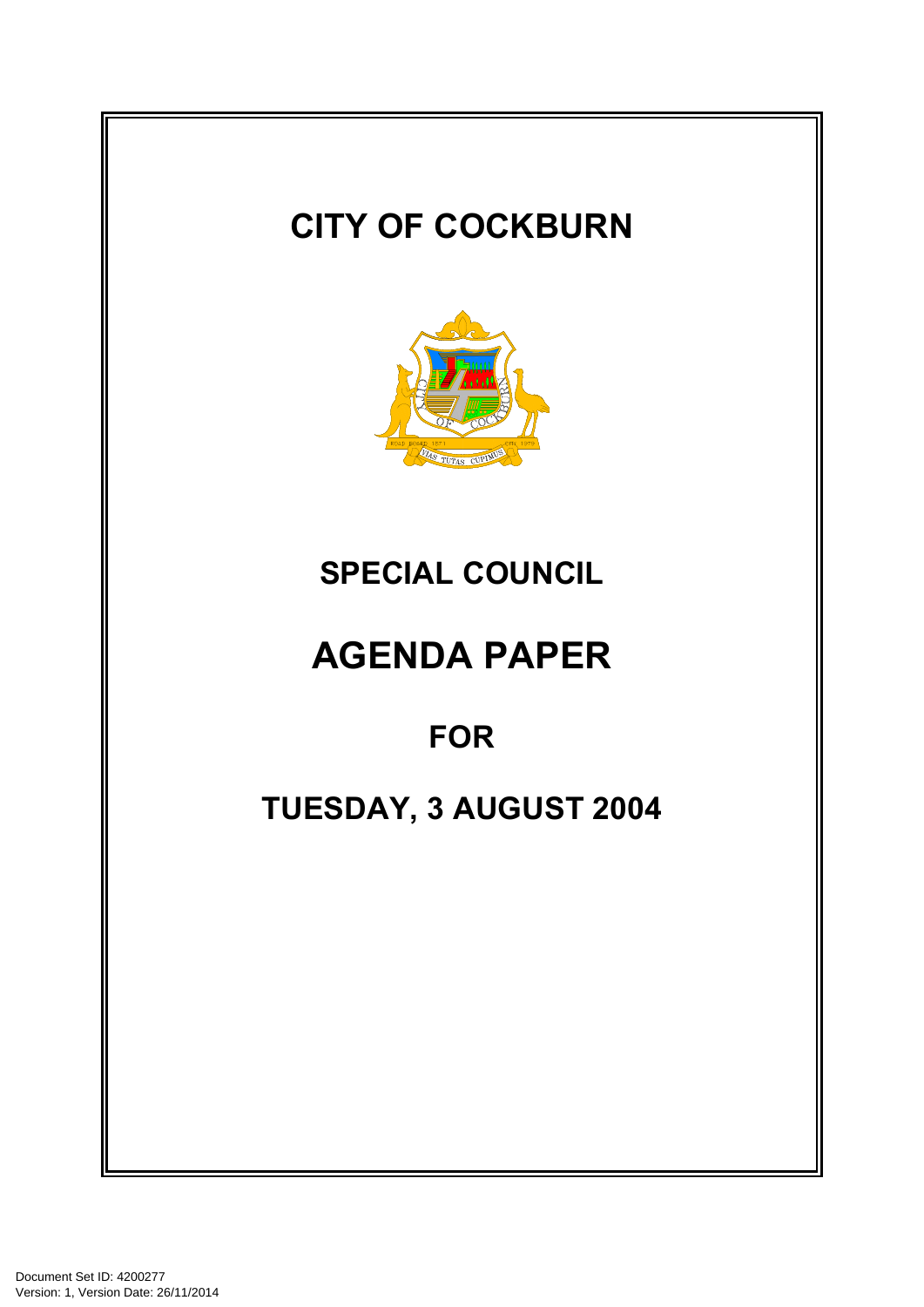# **CITY OF COCKBURN**

## **SUMMARY OF AGENDA TO BE PRESENTED TO THE SPECIAL COUNCIL MEETING TO BE HELD ON TUESDAY, 3 AUGUST 2004 AT 7:00 PM**

# **Page**

 $=$ 

| 1.               |                                                                                                                     |                                                                                                |  |  |  |  |
|------------------|---------------------------------------------------------------------------------------------------------------------|------------------------------------------------------------------------------------------------|--|--|--|--|
| 2.               | APPOINTMENT OF PRESIDING MEMBER (IF REQUIRED)1                                                                      |                                                                                                |  |  |  |  |
| 3.               | DISCLAIMER (TO BE READ ALOUD BY PRESIDING MEMBER)1                                                                  |                                                                                                |  |  |  |  |
| $\overline{4}$ . | ACKNOWLEDGEMENT OF RECEIPT OF WRITTEN DECLARATIONS OF<br>FINANCIAL INTERESTS AND CONFLICT OF INTEREST (BY PRESIDING |                                                                                                |  |  |  |  |
| 5.               |                                                                                                                     |                                                                                                |  |  |  |  |
| 6.               |                                                                                                                     |                                                                                                |  |  |  |  |
| 7 <sub>1</sub>   | DECLARATION BY COUNCILLORS WHO HAVE NOT GIVEN DUE<br>CONSIDERATION TO MATTERS CONTAINED IN THE BUSINESS1            |                                                                                                |  |  |  |  |
| 8                |                                                                                                                     |                                                                                                |  |  |  |  |
| 9.               |                                                                                                                     |                                                                                                |  |  |  |  |
|                  | 9.1                                                                                                                 | (SCM 03/08/2004) - MUNICIPAL BUDGET 2004/05 - SCHEDULES                                        |  |  |  |  |
|                  | 9.2                                                                                                                 | (SCM 03/08/2004) - MUNICIPAL BUDGET 2004/05 - DIFFERENTIAL                                     |  |  |  |  |
|                  | 9.3                                                                                                                 | (SCM 03/08/2004) - ADOPTION OF THE MUNICIPAL BUDGET                                            |  |  |  |  |
|                  | 9.4                                                                                                                 | (SCM 03/08/2004) - APPOINTMENT OF COMMITTEE TO<br>CONDUCT INTERVIEWS - EMPLOYMENT OF NEW CHIEF |  |  |  |  |
|                  | 9.5                                                                                                                 | (SCM 03/08/2004) - APPOINTMENT OF A NEW CHIEF EXECUTIVE                                        |  |  |  |  |
| 10.              |                                                                                                                     | (SCM 03/08/2004) - RESOLUTION OF COMPLIANCE (SECTION 3.18(3),                                  |  |  |  |  |
| 11.              |                                                                                                                     |                                                                                                |  |  |  |  |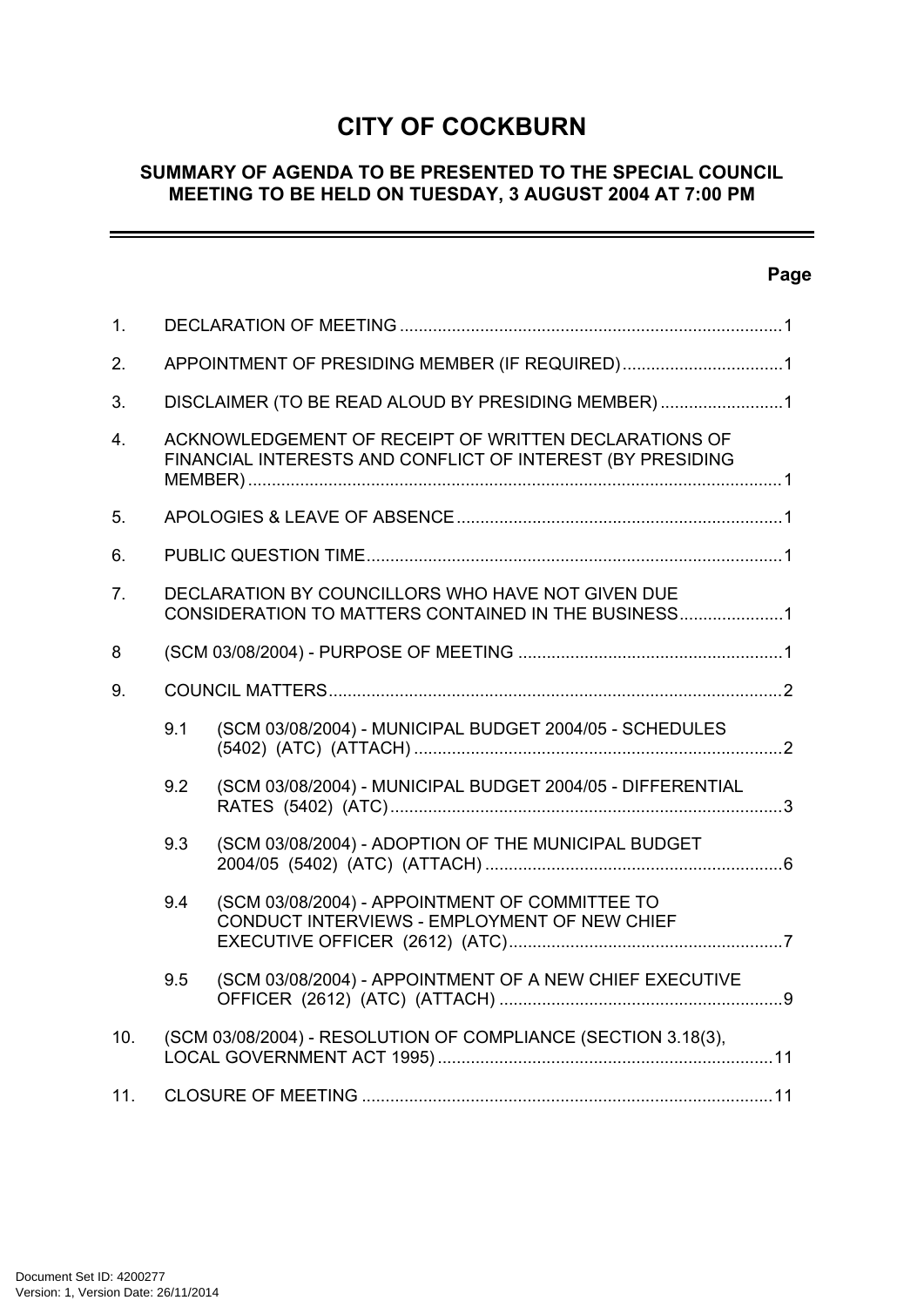# **CITY OF COCKBURN**

# **AGENDA TO BE PRESENTED TO THE SPECIAL COUNCIL MEETING TO BE HELD ON TUESDAY, 3 AUGUST 2004 AT 7:00 PM**

## <span id="page-2-0"></span>**1. DECLARATION OF MEETING**

## <span id="page-2-1"></span>**2. APPOINTMENT OF PRESIDING MEMBER (If required)**

## <span id="page-2-2"></span>**3. DISCLAIMER (To be read aloud by Presiding Member)**

Members of the public, who attend Council Meetings, should not act immediately on anything they hear at the Meetings, without first seeking clarification of Council's position. Persons are advised to wait for written advice from the Council prior to taking action on any matter that they may have before Council.

#### <span id="page-2-3"></span>**4. ACKNOWLEDGEMENT OF RECEIPT OF WRITTEN DECLARATIONS OF FINANCIAL INTERESTS AND CONFLICT OF INTEREST (by Presiding Member)**

## <span id="page-2-4"></span>**5. APOLOGIES & LEAVE OF ABSENCE**

## <span id="page-2-5"></span>**6. PUBLIC QUESTION TIME**

## <span id="page-2-6"></span>**7. DECLARATION BY COUNCILLORS WHO HAVE NOT GIVEN DUE CONSIDERATION TO MATTERS CONTAINED IN THE BUSINESS**

## <span id="page-2-7"></span>**8 (SCM 03/08/2004) - PURPOSE OF MEETING**

The purpose of the Meeting is:

(1) to adopt the Municipal Budget for the financial year 2004/05; and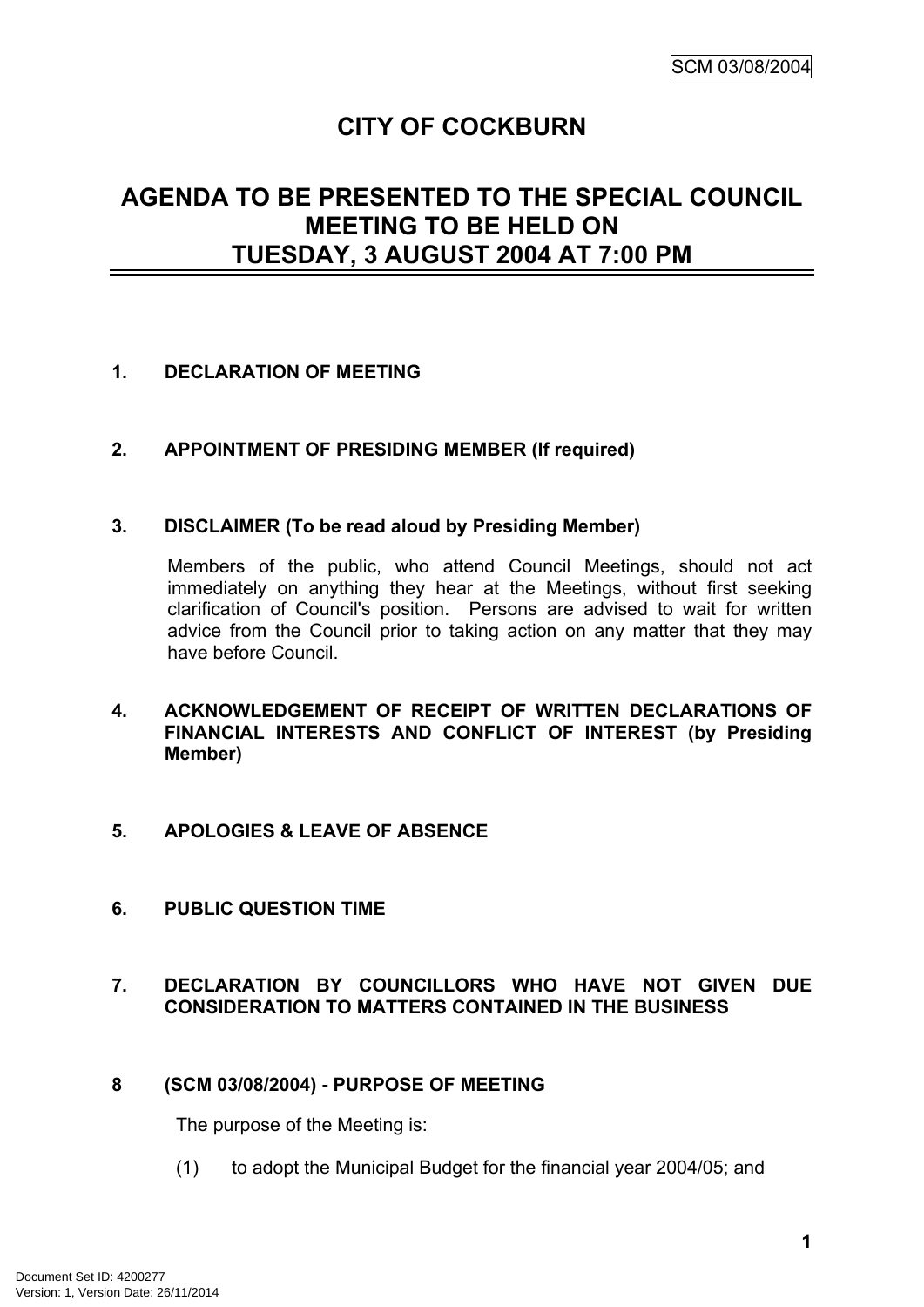(2) to appoint Elected members to the Panel responsible for conducting interviews for the position of Chief Executive Officer and making a recommendation to Council on the preferred applicant.

# <span id="page-3-0"></span>**9. COUNCIL MATTERS**

## <span id="page-3-1"></span>**9.1 (SCM 03/08/2004) - MUNICIPAL BUDGET 2004/05 - SCHEDULES (5402) (ATC) (ATTACH)**

# **RECOMMENDATION**

That Council:

- (1) receive the report by the Director, Finance and Corporate Services on the Municipal Budget for 2004/05; and
- (2) include the items listed in the following schedules in the 2004/05 Municipal Budget, as attached to the Agenda:
	- 1. New/Increased Projects
	- 2. Staff Requests
	- 3. Information Technology Hardware/Software
	- 4. South Lake Leisure Centre Capital
	- 5. Furniture and Equipment
	- 6. Roads and Footpaths Infrastructure Program
	- 7. Parks Infrastructure Program
	- 8. Environmental Projects and Studies
	- 9. Facilities Construction/Improvement
	- 10. Waste Services Capital
	- 11. Major Plant Program
	- 12. Light Fleet Program
	- 13. Minor Plant
	- 14. Donations and Contributions
	- 15. Community Safety Projects
	- 16. Social Services General Projects
	- 17. Summary of Fees and Charges
	- 18. Land Development and Sales Program
	- 19. Transfers to Reserve Funds
	- 20. Carried Forward Projects/Programs

## **COUNCIL DECISION**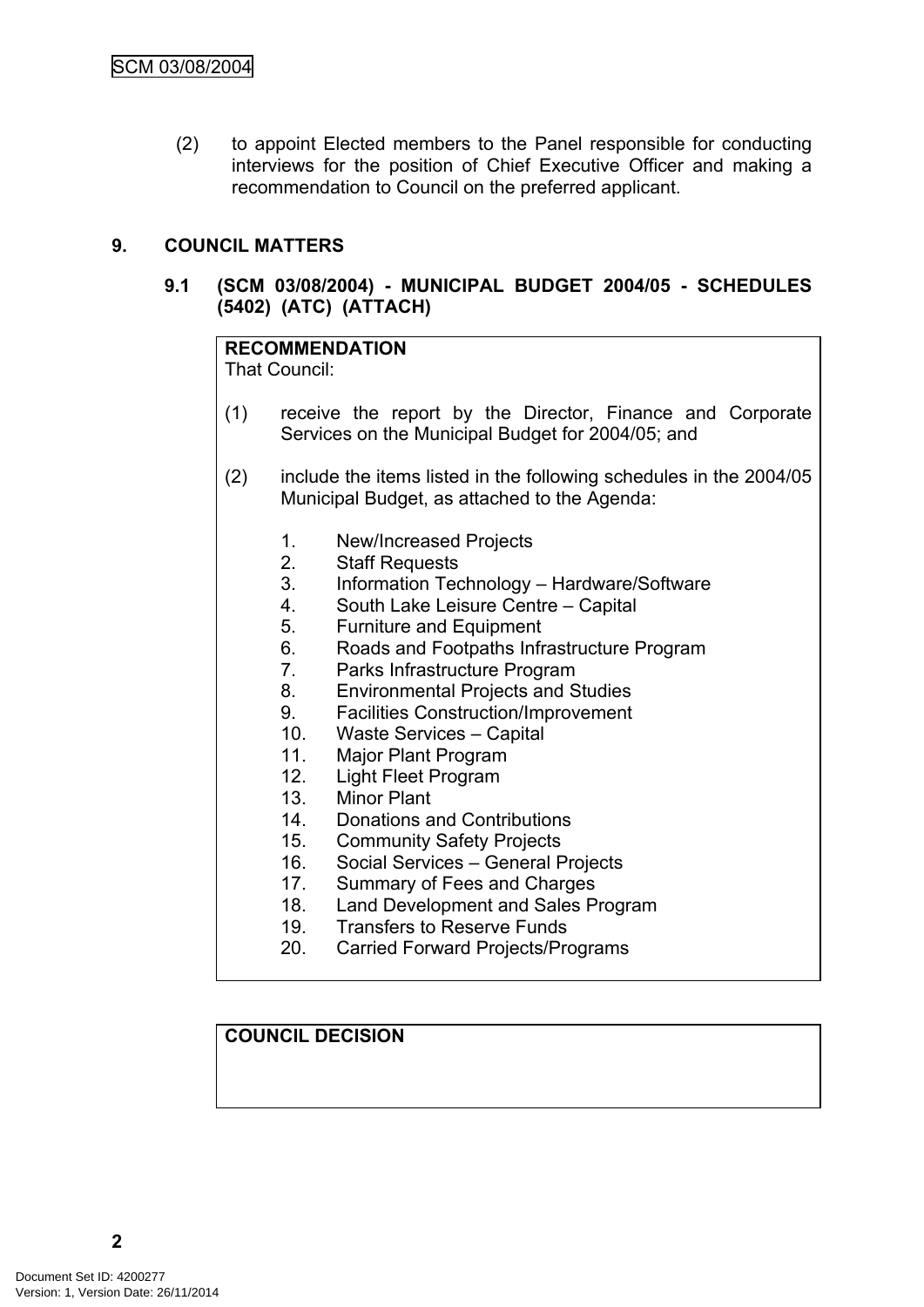## **Background**

Council is required to adopt an annual budget by 31 August each financial year.

## **Submission**

N/A

## **Report**

A report by the Director, Finance and Corporate Services on the 2004/05 Municipal Budget is attached to the Agenda, together with schedules of items included in the proposed Budget. Items considered but not included in the proposed Budget are also attached to the report.

## **Strategic Plan/Policy Implications**

The Budget provides funds for Council's activities in 2004/05.

## **Budget/Financial Implications**

The above recommendations have been included in the proposed Budget for 2004/05.

## **Legal Implications**

N/A

## **Community Consultation**

N/A

**Implications of Section 3.18(3) Local Government Act, 1995**

Nil.

## <span id="page-4-0"></span>**9.2 (SCM 03/08/2004) - MUNICIPAL BUDGET 2004/05 - DIFFERENTIAL RATES (5402) (ATC)**

#### **RECOMMENDATION**

That Council adopt the following in its 2004/05 Municipal Budget:

(1) the rate in the dollar and minimum rate for Council's rate categories are:

| Category                       | <b>Minimum Rate</b> | Rate in \$ |
|--------------------------------|---------------------|------------|
| <b>Residential Improved</b>    | 438.00              | 6.2341     |
| Commercial/Industrial Improved | 653.00              | 6.2400     |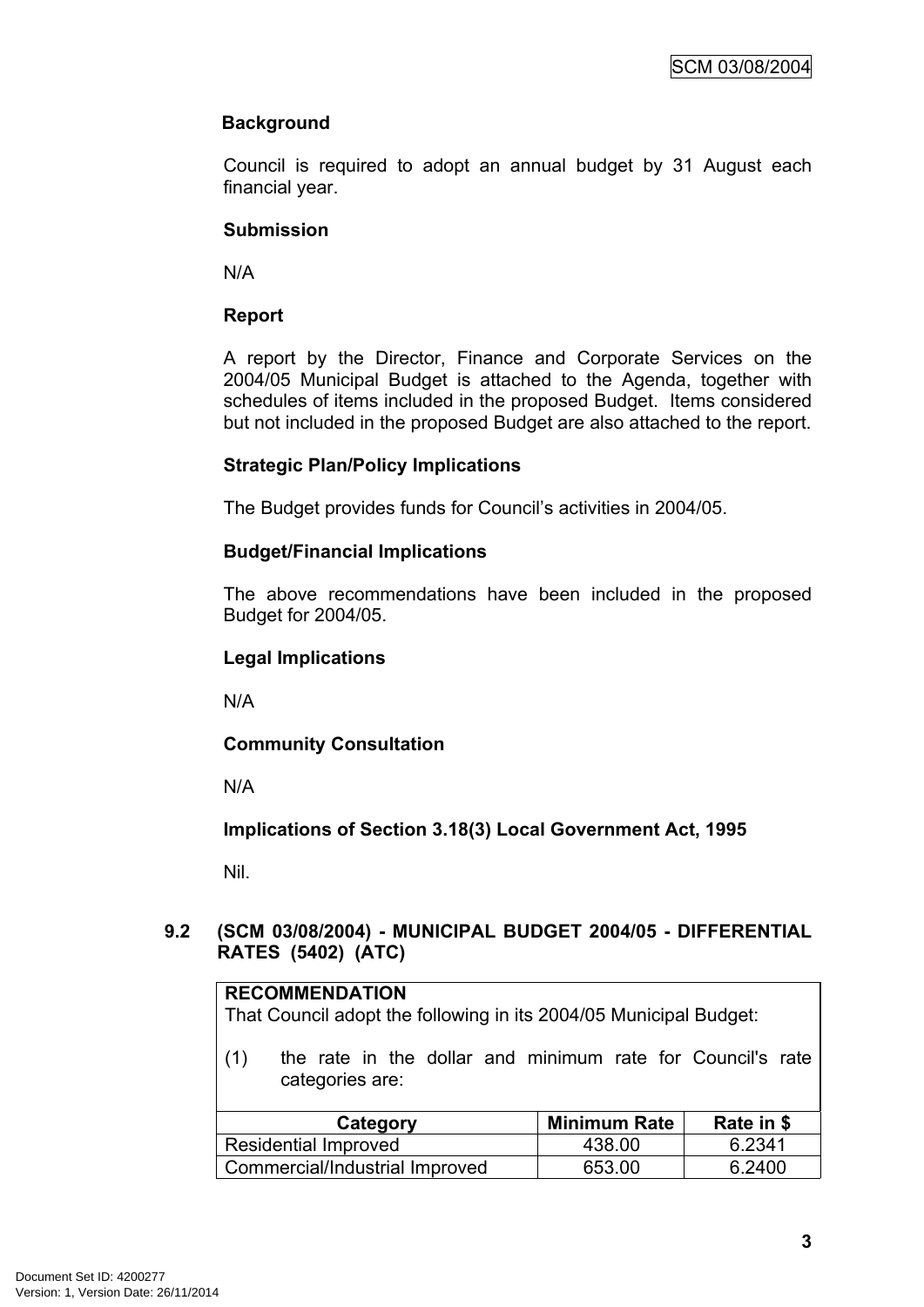| Residential/Vacant                  | 438.00 | 10.7986 |
|-------------------------------------|--------|---------|
| <b>Commercial/Industrial Vacant</b> | 653.00 | 10.8000 |
| <b>UFL Residential Improved</b>     | 438.00 | 5.6107  |
| <b>UFL Residential Vacant</b>       | 438.00 | 9.7188  |
| Rural/Resource                      | 438.00 | 0.3703  |
| <b>UFL Rural</b>                    | 438.00 | 0.3333  |

- (2) the charges for rubbish services be as follows:
	- 1. The Rubbish Collection Charge be levied at \$169.00 per assessed collection service for a weekly domestic rubbish collection, with a mobile bin levy of \$27.00 applying to ratepayers who received their bin after 1 July 2001.
	- 2. The Rubbish Collection Charges be levied for nonrateable properties at an annual rate of \$274.00 per assessed service for a weekly collection.
	- 3. The Commercial, Industrial and Residential premises be charged \$169.00 per assessed service for a bulk service weekly collection, with a bulk bin levy of \$27.00 for all bins delivered after 1 July 2000.
	- 4. The new rubbish services commencing during the year 2004/05 be levied a mobile bin service charge of \$27.00 and a pro-rata charge based on \$169.00 p.a.
- (3) a discount of 5% be allowed on current rates provided that all rates and charges due are paid within thirty-five(35) days of the date of issue of the annual Rate Notice;
- (4) offer payment options for Rates and Service Charges of:
	- 1. Pay in full and receive discount (on current rates only).
	- 2. Pay in two instalments.
	- 3. Pay in four instalments.

provided that in all cases the first payment must be received within thirty-five(35) days of the issue date of the annual Rate Notice;

- (5) sets the following payment dates for instalment options:
	- 1. Two instalments
		- first payment due 21 September 2004
		- second payment due 25 January 2005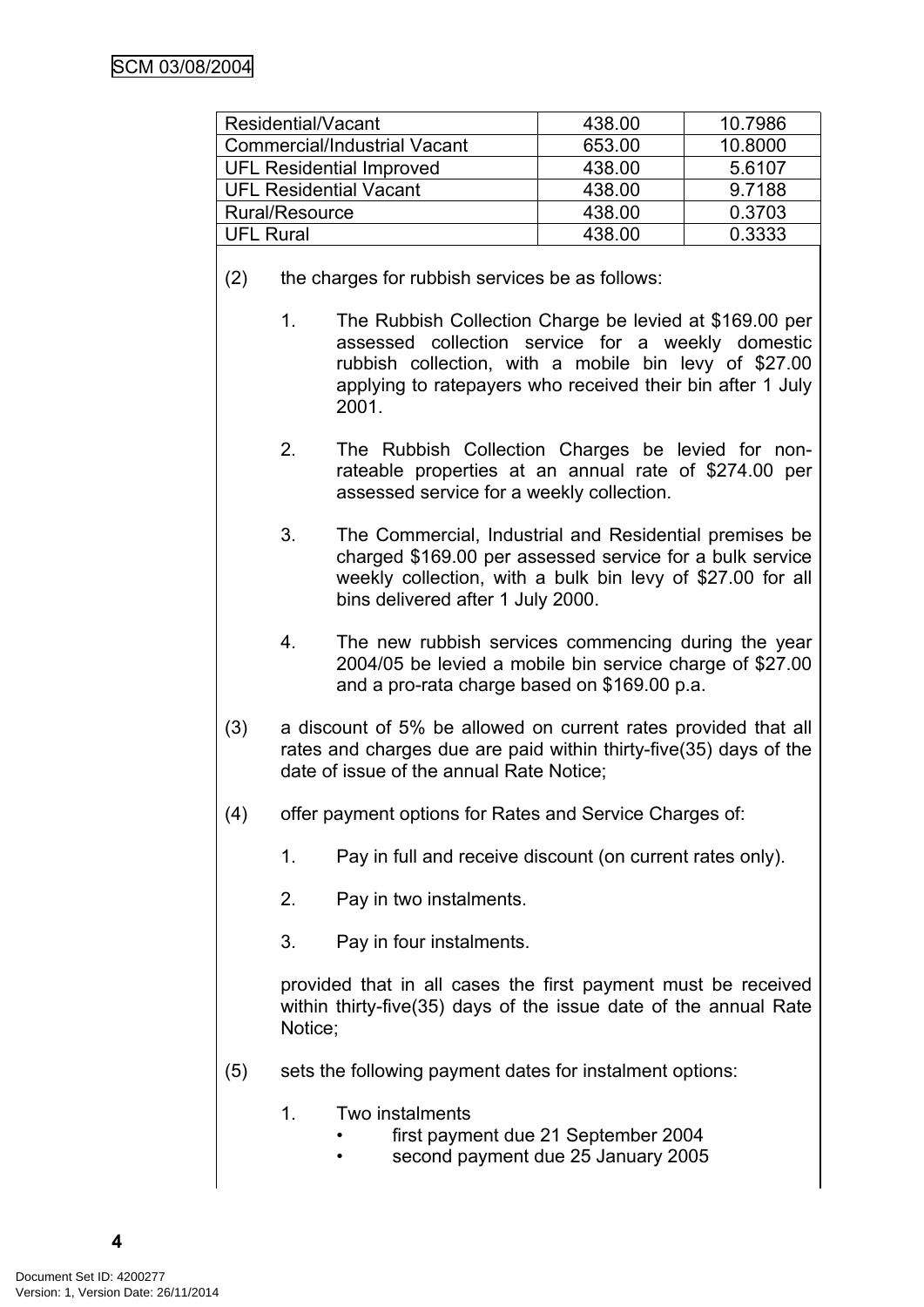## 2. Four instalments

- first payment due 21 September 2004
- second payment due 23 November 2004
- third payment due 25 January 2005
- fourth payment due 29 March 2005
- (6) charge an administration fee of \$5.00 for the second and subsequent instalments;
- (7) the interest rate on instalment payments be 5.5% p.a. and the late payment interest rate be 11% p.a.;
- (8) once-off extensions up to sixty(60) days be charged instalment interest from the due date but no administration fee;
- (9) the Rates Incentive Scheme prizes apply for full payment within thirty-five(35) days of the date of issue of the annual Rate Notice;
- (10) impose a Service Charge of \$30.80 under Section 6.38(1) of the Local Government Act 1995 on each property owner in the Beeliar - Panorama Gardens district to meet the cost of providing Security Patrols in that district, for the period 1 July 2004 to 30 November 2004; and
- (11) impose a Service Charge of \$37.50 per property under Section 6.38(1) of the Local Government Act 1995 on each property owner in the City of Cockburn (except for non-rateable government owned properties) to meet the cost of providing a Community Security Patrol service to cover the entire Cockburn district.

# **COUNCIL DECISION**

## **Background**

Council is required to adopt an annual Budget by 31 August each year.

## **Submission**

N/A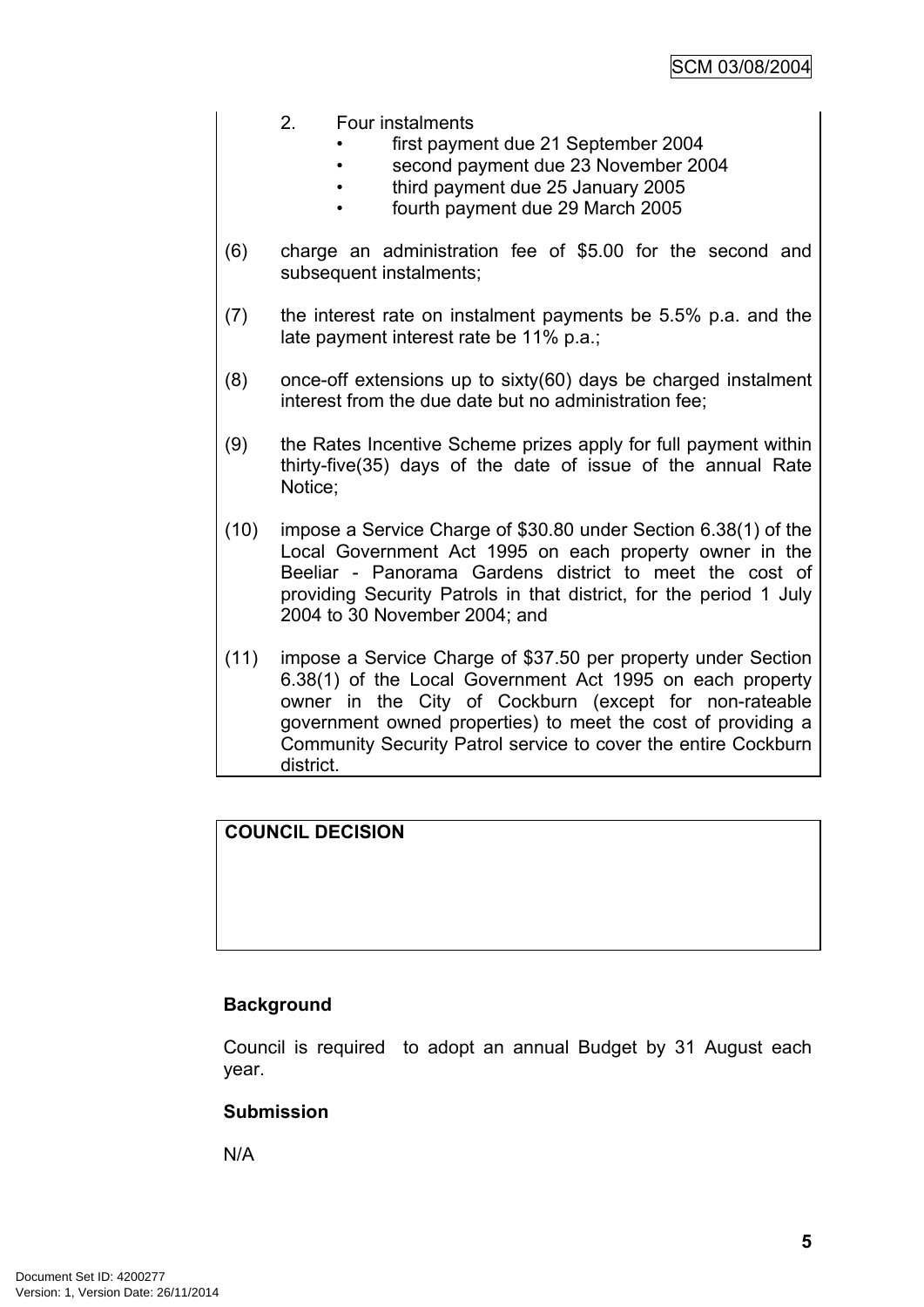# **Report**

The recommendations shown above relate to the rate in the dollar to be charged, rubbish service charges, discount, payment options and penalty interest rates in the proposed Budget for 2004/05, as well as Service Charges in respect of Security Patrols.

## **Strategic Plan/Policy Implications**

The Budget provides funds for Council's activities in 2004/05.

## **Budget/Financial Implications**

The above recommendations are included in the proposed Budget for 2004/05.

## **Legal Implications**

N/A

# **Community Consultation**

N/A

**Implications of Section 3.18(3) Local Government Act, 1995**

Nil.

<span id="page-7-0"></span>**9.3 (SCM 03/08/2004) - ADOPTION OF THE MUNICIPAL BUDGET 2004/05 (5402) (ATC) (ATTACH)**

# **RECOMMENDATION**

That Council adopt the Municipal Budget for 2004/05 as attached to the Agenda and as amended at the meeting.

# **TO BE CARRIED BY AN ABSOLUTE MAJORITY OF COUNCIL**

# **COUNCIL DECISION**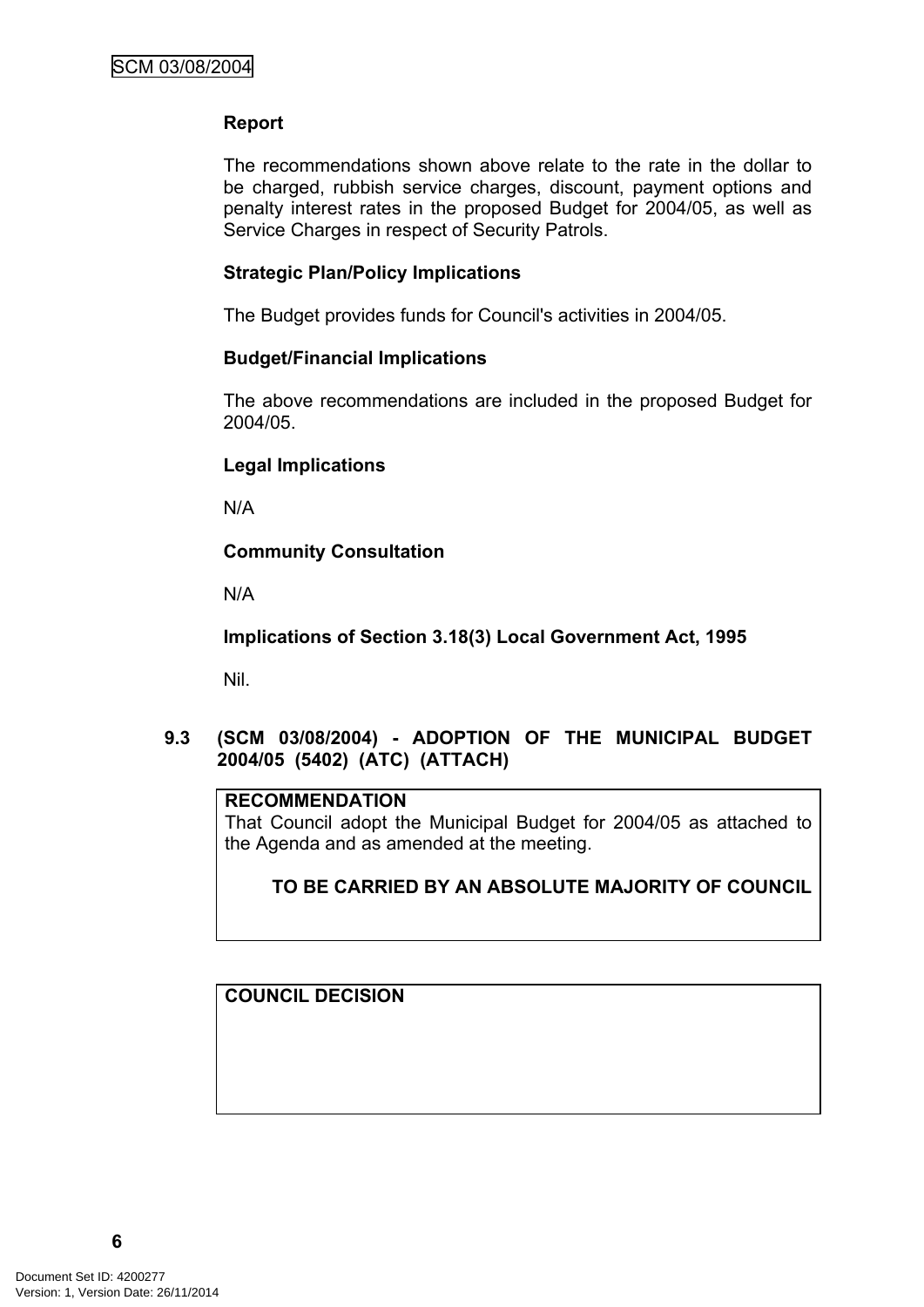# **Background**

Council is required to adopt an annual Budget by 31 August each year.

# **Submission**

N/A

# **Report**

The Municipal Budget, in the required AAS27 format, is attached to the Agenda.

# **Strategic Plan/Policy Implications**

The Budget provides funds for Council's activities in 2004/05.

# **Budget/Financial Implications**

The above recommendation adopts the Budget for 2004/05.

# **Legal Implications**

N/A

**Community Consultation**

N/A

**Implications of Section 3.18(3) Local Government Act, 1995**

Nil.

## <span id="page-8-0"></span>**9.4 (SCM 03/08/2004) - APPOINTMENT OF PANEL TO CONDUCT INTERVIEWS - EMPLOYMENT OF NEW CHIEF EXECUTIVE OFFICER (2612) (ATC)**

**RECOMMENDATION** That Council:

- (1) pursuant to Section 5.8 of the Local Government Act 1995, establish an "Interview Committee";
- (2) nominate the Terms of Reference of the Committee to be "to interview short-listed candidates for the position of Chief Executive Officer and to recommend a preferred candidate to Council";
- (3) appoint Mayor Lee, Elected Members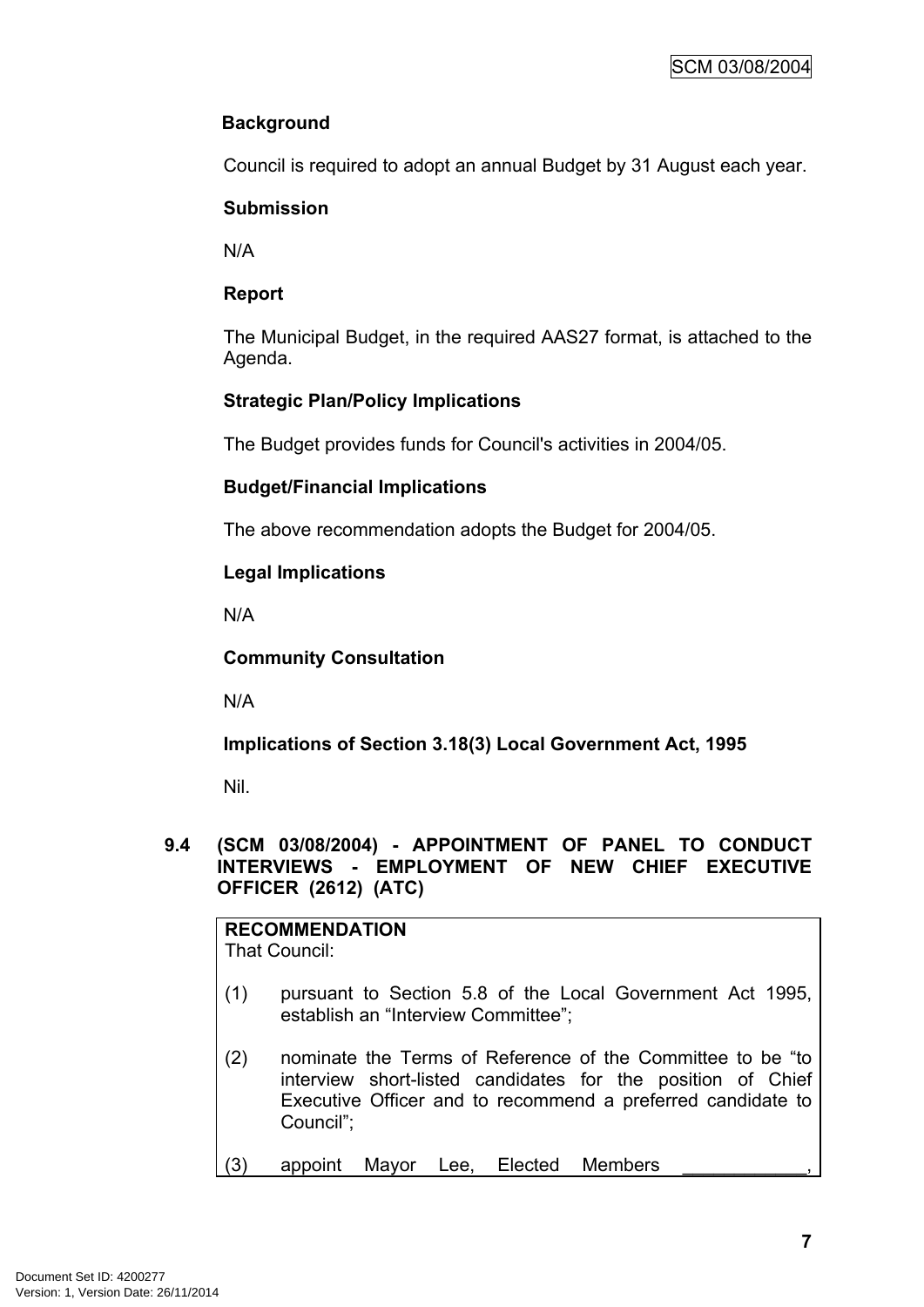| and                  |  | as members of the |  |
|----------------------|--|-------------------|--|
| Interview Committee; |  |                   |  |

- (4) appoint Mr Peter Casey from Beilby Corporation Pty Ltd as an Advisor to the Interview Committee; and
- (5) disband the Committee once the Contract with the new Chief Executive Officer is signed.

# **COUNCIL DECISION**

## **Background**

At its meeting on 18 May 2004 Council established the "Co-ordination of the Appointment of a New Chief Executive Officer Committee" to co-ordinate all necessary documentation, advertising and short-listing of candidates for the position of Chief Executive Officer (CEO). This Committee has selected a short-list for adoption by Council and it is now appropriate for Council to appoint a Committee to interview the short-listed candidates.

#### **Submission**

N/A

## **Report**

The Co-ordination Committee has met on several occasions. At its meeting on 15 June 2004 Council adopted a Position Description for the new Chief Executive Officer which had been compiled by the Committee as well as an appropriate remuneration package.

An advertisement for the position was placed in appropriate publications on Saturday, 19 June 2004, which indicated that applications closed at 5.00 pm WST on 9 July 2004. The timetable being followed proposes that interviews of short-listed candidates take place on 4 and 5 August 2004. A Committee therefore needs to be appointed to undertake interviews of the short-listed candidates and recommend a preferred candidate. The name of the preferred candidate will then be put to Council for approval. Negotiations with the preferred candidate can then commence.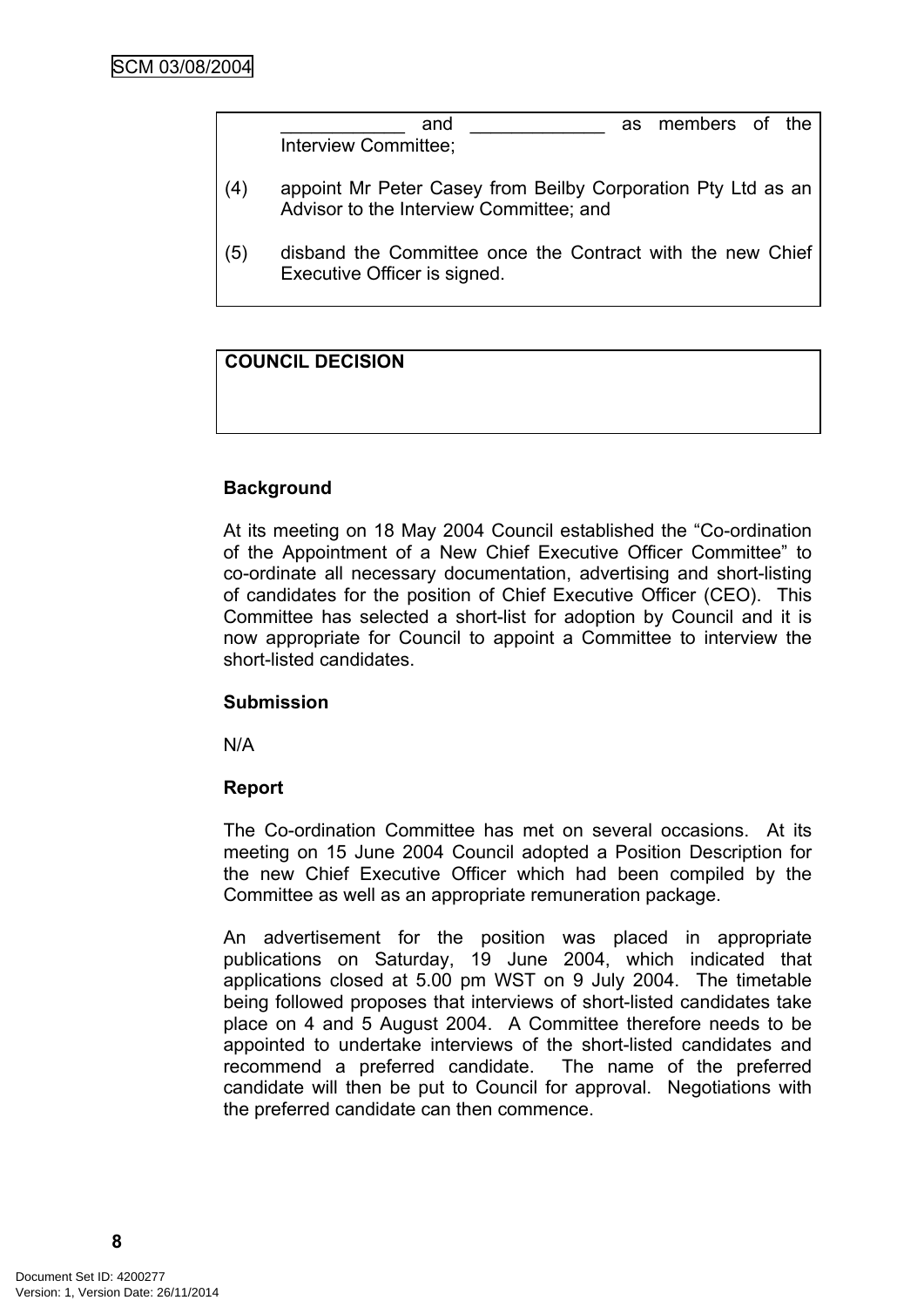# **Strategic Plan/Policy Implications**

Key Result Area "Managing Your City" refers.

## **Budget/Financial Implications**

Funds for the employment of a Chief Executive Officer are contained within the Budget.

## **Legal Implications**

Legal advice may be necessary prior to finalising the Contract of Employment for the new Chief Executive Officer.

## **Community Consultation**

N/A

# **Implications of Section 3.18(3) Local Government Act, 1995**

Nil

# <span id="page-10-0"></span>**9.5 (SCM 03/08/2004) - APPOINTMENT OF A NEW CHIEF EXECUTIVE OFFICER (2612) (ATC) (ATTACH)**

# **RECOMMENDATION**

That Council:

- (1) direct the Interview Committee to:
	- 1. Interview the short-listed candidates as listed in the Confidential Report for the position of Chief Executive Officer at the City of Cockburn.
	- 2. Select a preferred candidate for the position.
	- 3. Recommend to Council the name of the preferred candidate for approval.
- (2) adopt the Contract of Employment for the new Chief Executive Officer, as attached to the Confidential Report, as the basis for negotiations with the preferred candidate;
- (3) adopt the Key Performance Indicators for the position of Chief Executive Officer, as attached to the Confidential Report;
- (4) authorise Mayor Lee to negotiate the Contract of Employment between Council and the new Chief Executive Officer, with the agreed Contract being presented to Council for final adoption;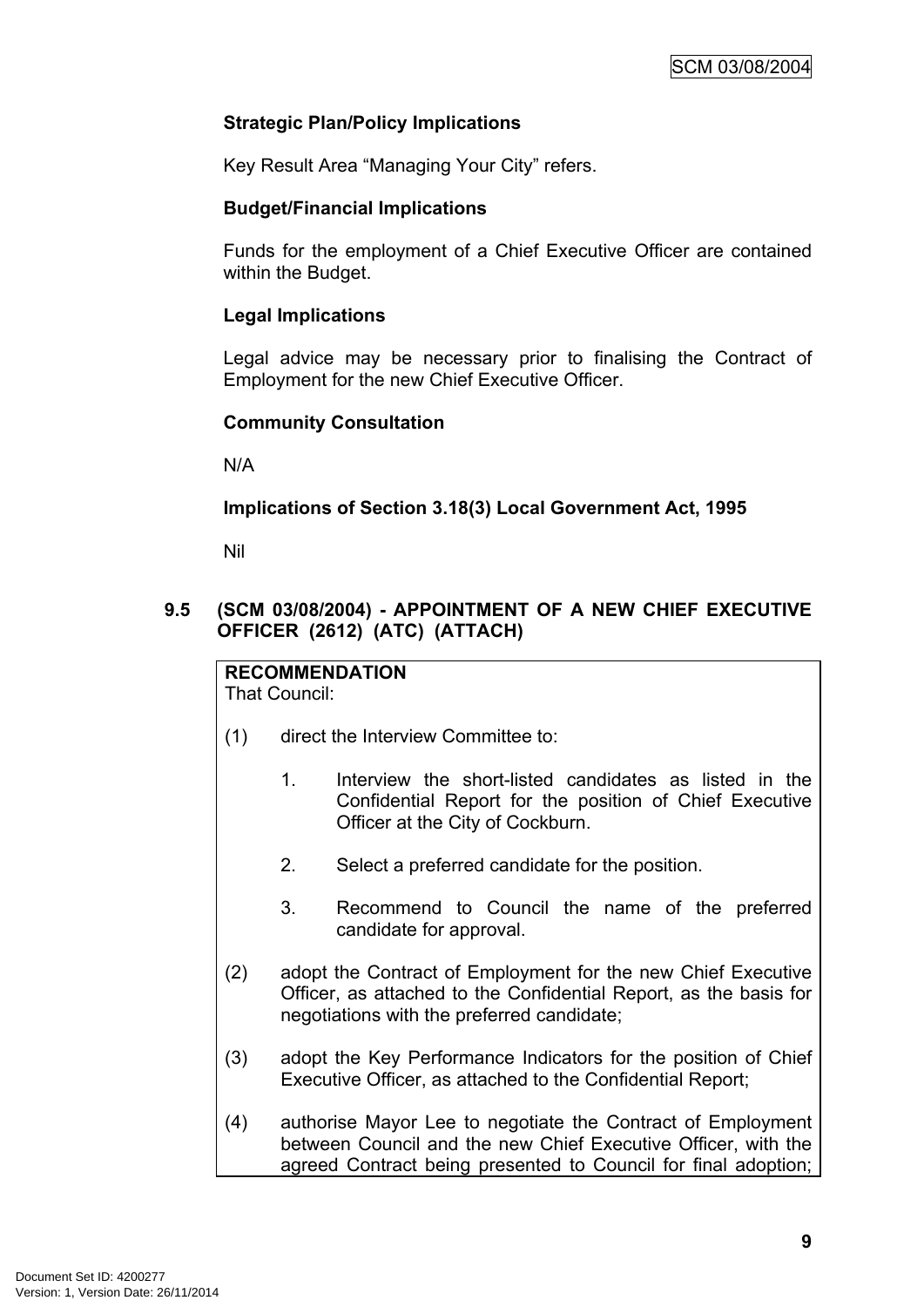#### and

(5) authorise the Mayor and an Elected Member to sign the adopted Contract of Employment on behalf of Council and affix the Common Seal.

## **COUNCIL DECISION**

## **Background**

At its meeting on 18 May 2004 Council established the "Co-ordination of the Appointment of a New Chief Executive Officer Committee" to co-ordinate all necessary documentation, advertising and short-listing of candidates for the position of Chief Executive Officer (CEO). This Committee has chosen a short-list of candidates for approval by Council.

#### **Submission**

N/A

## **Report**

A Confidential Report has been forwarded under separate cover.

## **Strategic Plan/Policy Implications**

Key Result Area "Managing Your City" refers.

## **Budget/Financial Implications**

Funds for the employment of a Chief Executive Officer are contained within the Budget.

## **Legal Implications**

Legal advice may be necessary prior to finalising the Contract of Employment for the new Chief Executive Officer.

## **Community Consultation**

N/A

## **Implications of Section 3.18(3) Local Government Act, 1995**

Nil